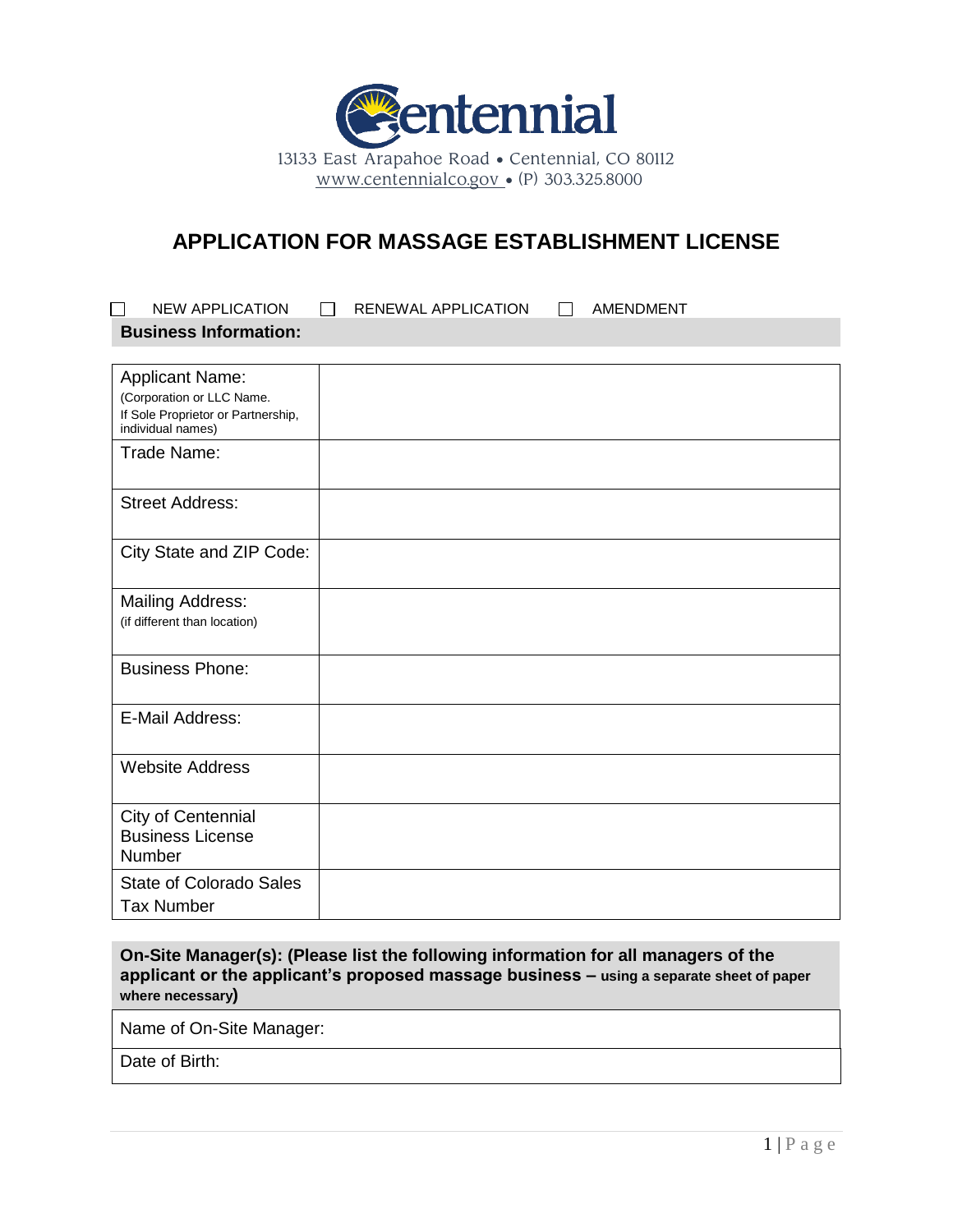Is the On-Site Manager a Principal Owner?

**If applicant is a corporation, partnership or limited liability company, the applicant must list ALL OFFICERS, DIRECTORS, GENERAL PARTNERS, AND MANAGING MEMBERS. In addition, applicant must list any stockholders, partners, or members with ownership of 10% or more in the application. All persons listed below must also attach an Individual History Report and submit the required documents including fingerprints and a photo.**

| Name/Title | <b>Address</b> | <b>City/State/Zip</b> | <b>Phone</b> | % Ownership |
|------------|----------------|-----------------------|--------------|-------------|
|            |                |                       |              |             |
|            |                |                       |              |             |
|            |                |                       |              |             |
|            |                |                       |              |             |
|            |                |                       |              |             |
|            |                |                       |              |             |
|            |                |                       |              |             |
|            |                |                       |              |             |

### **Checklist for attachments:**

The following documents should accompany a new application for all Interested Persons (as defined in Section 6-8-20, Definitions of the Centennial Municipal Code)

- \_\_\_ Copy of ID (per Sec.6-8-160 of the Municipal Code) showing name and date of birth
- Floor plan of the premises
- \_\_\_ Owner/Applicant and Manager Photo
- \_\_\_ Individual history report
- Financial questionnaire (Additional financial documents may requested by the City)
- Evidence of right to property: lease or deed (also required for a renewal if a new one has been signed at the time of renewal)
- Evidence of Good Corporate Standing from Colorado Secretary of State Office (corporation, LLC or partnership)
- Fees (check or money order payable to the City of Centennial: \$150.00 Initial application fee, plus \$350.00 annual City license fee)
- List of All Current Employees of the Massage Parlor
- Affidavit (pages 3 & 4 of the application)
- Fingerprints + check or money order for CBI *(CBI will not accept a personal check)*
- The Applicant will acquire, as part of the application process, verification of zoning (in the form of a letter) from the Community Development Department.
- For renewals where there has also been a corporate or structure change the appropriate form should also be submitted.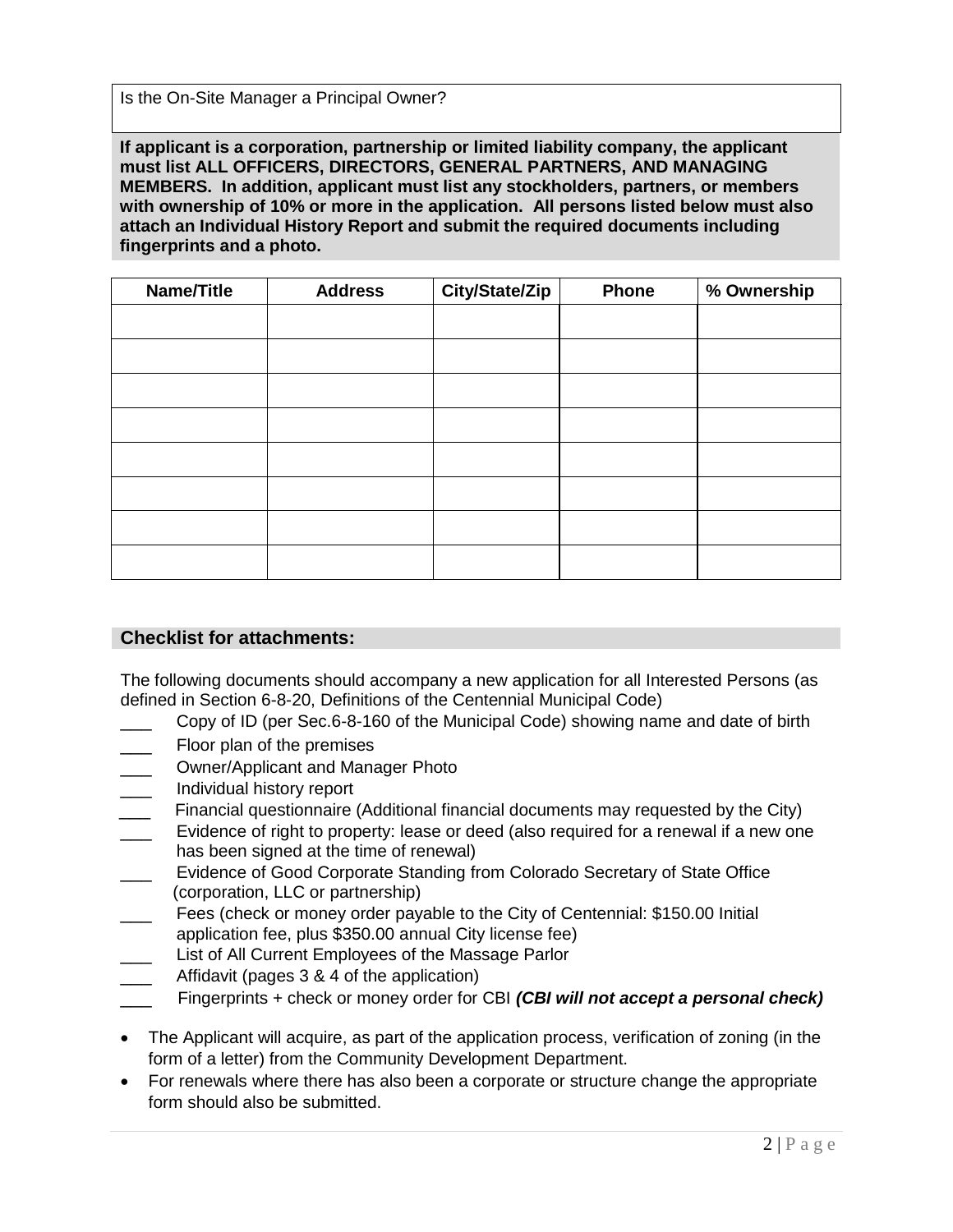### • NO LICENSE WILL BE ISSUED UNLESS ALL INFORMATION REQUESTED IS PROVIDED

## **EMPLOYEES:**

**List information below for any and all employees of the massage establishment (listed in the application).**

| <b>Name</b> | <b>Title</b> | <b>Address</b> | City/State/<br>Zip | Phone | License #<br>(if licensed by<br>DORA) |
|-------------|--------------|----------------|--------------------|-------|---------------------------------------|
|             |              |                |                    |       |                                       |
|             |              |                |                    |       |                                       |
|             |              |                |                    |       |                                       |
|             |              |                |                    |       |                                       |
|             |              |                |                    |       |                                       |
|             |              |                |                    |       |                                       |
|             |              |                |                    |       |                                       |
|             |              |                |                    |       |                                       |
|             |              |                |                    |       |                                       |
|             |              |                |                    |       |                                       |
|             |              |                |                    |       |                                       |
|             |              |                |                    |       |                                       |
|             |              |                |                    |       |                                       |
|             |              |                |                    |       |                                       |
|             |              |                |                    |       |                                       |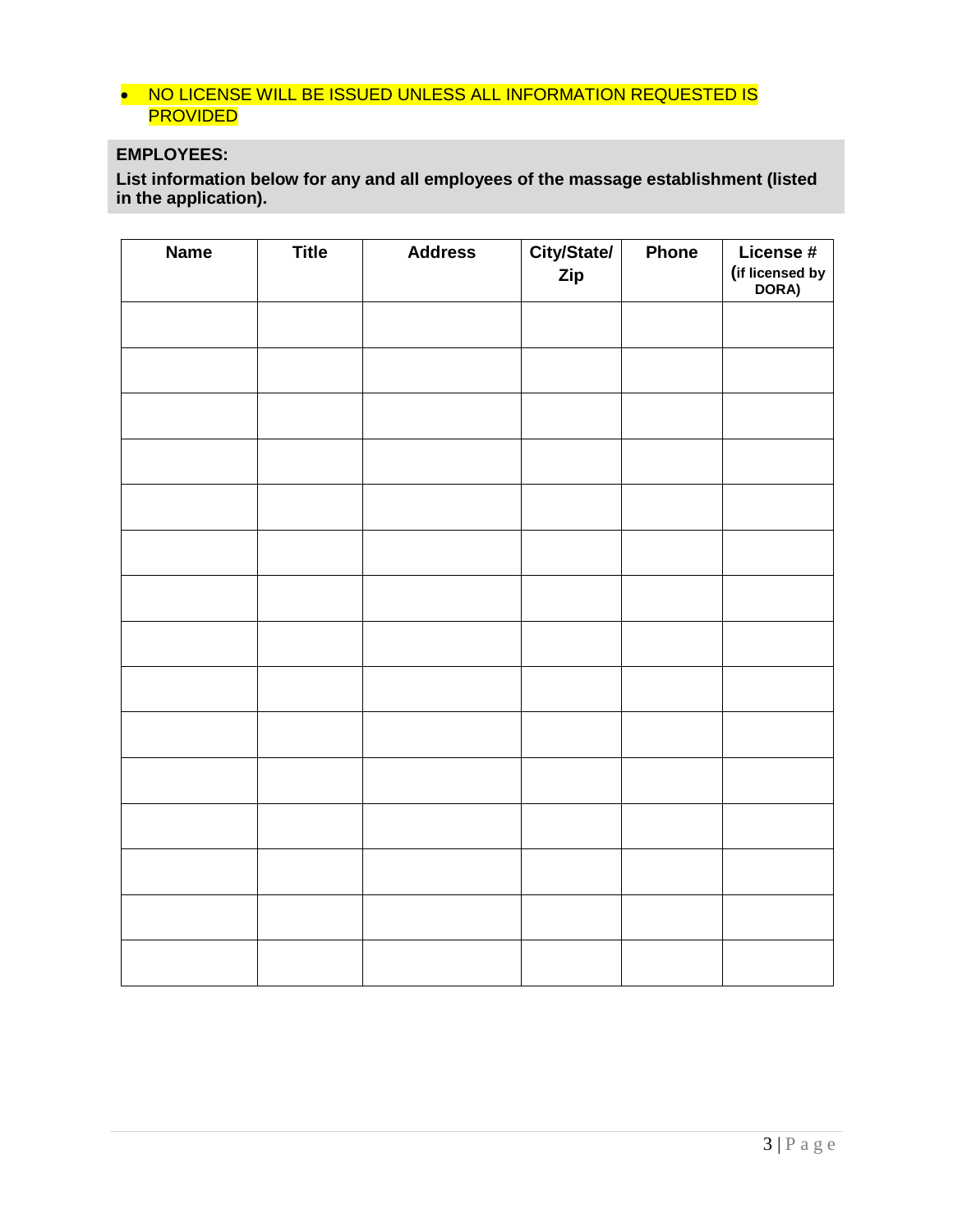

I understand my obligations to:

- **□** Keep license current and displayed (in accordance with Section 6-8-300)
- **□** Ensure employees are properly attired (in accordance with Section 6-8-420)
- **□** Conform hours of operation to City requirements (in accordance with Section 6-8-410)
- **□** Inform the City whenever the manager of the establishment is changed (in accordance with Section 6-8-260)
- **□** Ensure that all employees on the premises have immediately accessible ID (in accordance with Section 6-8-300)
- **□** Ensure the establishment meets sanitary requirements (in accordance with Section 6- 8-430)
- **□** Ensure no unlawful acts on the premises (in accordance with Section 6-8-440)
- **□** Allow entry to any Law Enforcement Officer to investigate the establishment during regular business hours or when any employee or agent is on the premises (in accordance with 6-8-500)

(Sign and notarize below)

#### **Agreement and Signature**

I submit this application with the understanding and agreement that any license which may be issued may be suspended for cause by the City. I understand and will comply with the provisions of the Centennial Municipal Code.

I affirm, that this application and all information therein is true, correct and complete to the best of my knowledge.

| Applicant/Business Name: |  |  |  |
|--------------------------|--|--|--|
|                          |  |  |  |
| Signature:               |  |  |  |
| Date:                    |  |  |  |
|                          |  |  |  |

| State of Colorado |  |  |  |
|-------------------|--|--|--|
|                   |  |  |  |
|                   |  |  |  |

) SS

County of Arapahoe )

Subscribed and sworn to before me on this \_\_\_\_ day of \_\_\_\_\_\_\_\_\_\_\_\_\_\_\_ 20\_\_.

(Seal)

\_\_\_\_\_\_\_\_\_\_\_\_\_\_\_\_\_\_\_\_\_\_\_\_\_\_\_\_ Notary Public My commission expires: \_\_\_\_\_\_\_\_\_